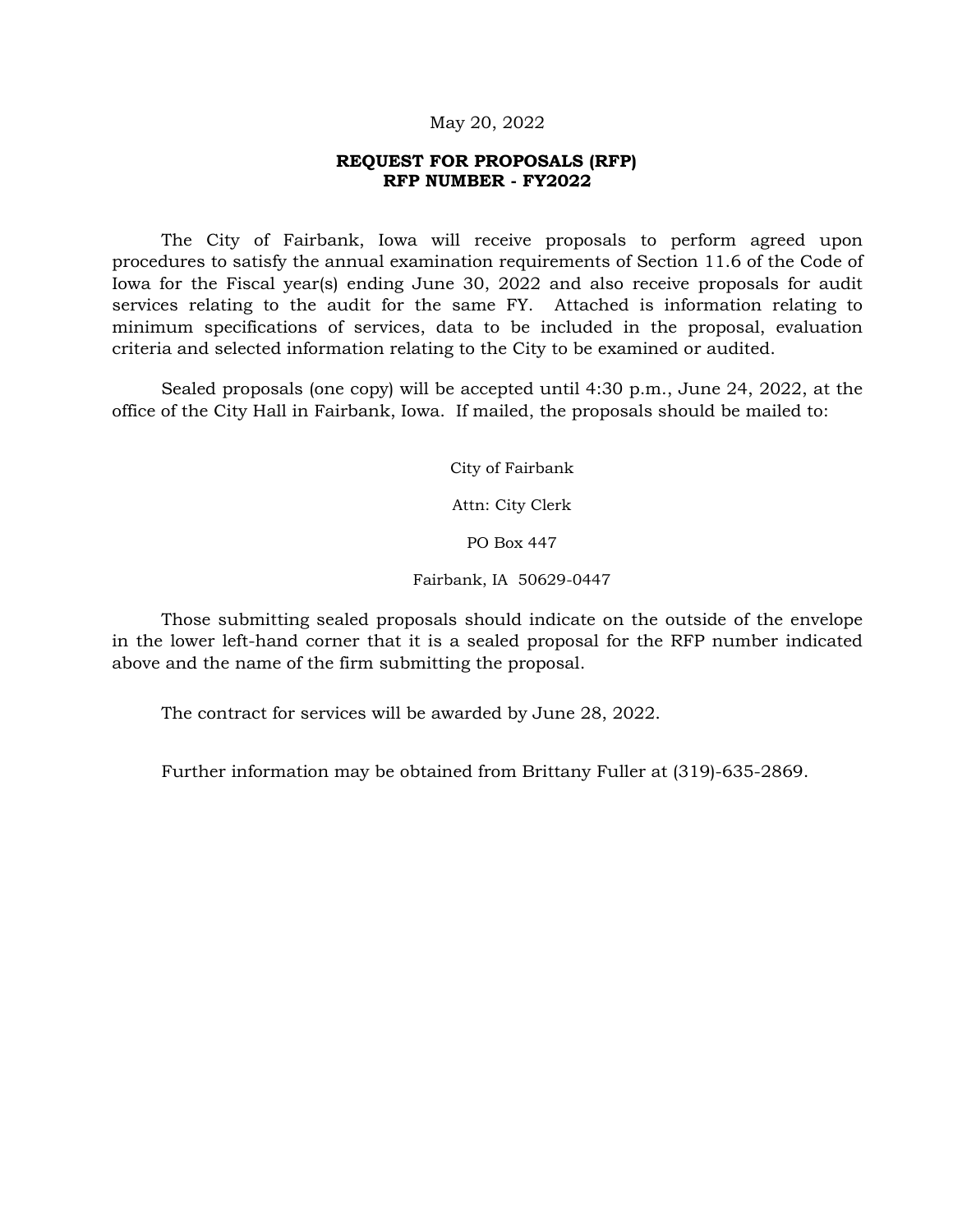### **I. SPECIFIC REQUIREMENTS**

- 1. The City reserves the right to reject any and all proposals received.
- 2. Only proposals received at the location described and in the time frame given will be considered.
- 3. The original and one copy of the enclosed contract should be completed and manually signed by a partner of the firm submitting the proposal.
- 4. The annual examination agreed upon procedures (AUP) engagement shall be performed in accordance with the following:
	- a) Attestation Standards for agreed upon procedures engagements issued by the American Institute of Certified Public Accountants,
	- b) The Standards for Attestation Engagements contained in Government Auditing Standards issued by the Comptroller General of the United States and
	- c) The agreed upon procedures program guide prepared by the Office of Auditor of State (AOS).
	- d) Other procedures, if any, requested by the City.
- 5. The fees quoted in the proposal and included in the contract will be the maximum paid per hour and in total, unless an amendment to the contract is completed by both parties.
- 6. The AUP engagement report should conform to:
	- a) Reporting formats specified by the AOS,
	- b) Attestation Standards reporting requirements and
	- c) Government Auditing Standards reporting requirements.
- 7. The AUP engagement report should report all findings from the AUP engagement since materiality does not apply to the findings to be reported in accordance with, and as described in, Attestation Standards, AT-C 215.26 of the AICPA's attestation standards.
- 8. The firm awarded the contract shall prepare an electronic (PDF) copy of the report for submission to the AOS at [submitreports@aos.iowa.gov.](mailto:submitreports@aos.iowa.gov)
- 9. An electronic (PDF) of the report, a detailed per diem AUP engagement invoice and a copy of the news release shall be submitted to AOS at [submitreports@aos.iowa.gov](mailto:submitreports@aos.iowa.gov) upon release of the report to the City.
- 10.Working papers shall be retained by the firm performing the AUP engagement and shall be made available to the AOS in accordance with Chapter 11 of the Code of Iowa.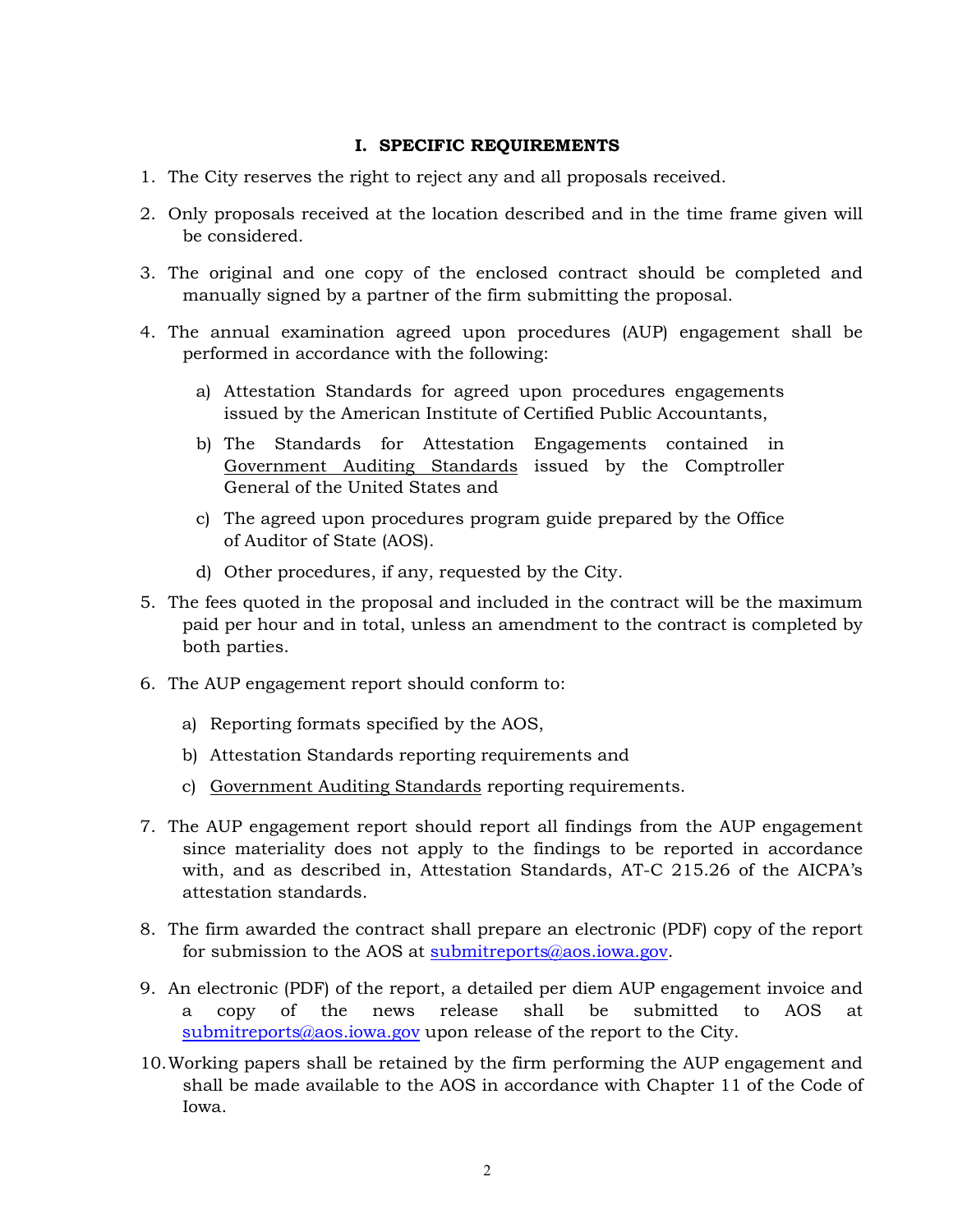# **II. DATA TO BE INCLUDED IN PROPOSAL**

In order to simplify the review process and to obtain the maximum degree of comparability, the proposal should include the following items and be organized in the manner specified below.

# **A. Letter of Transmittal - optional**

A letter of transmittal may be included briefly outlining the proposer's understanding of the work and general information regarding the firm and individuals to be involved, including the local address of the office of the firm which will perform the work, the telephone number and the name of the contact person.

### **B. Profile of Firm Proposing - recommended**

- 1. Provide a brief description of the size of the firm.
- 2. State whether the firm is in compliance with the registration requirements to engage in the practice of public accounting within Iowa.
- 3. State whether the firm is independent of the City in accordance with Government Auditing Standards.
- 4. Describe the local office from which the work will be performed.
	- a. Location of the office.
	- b. Current size of the office.
	- c. Size of professional staff by level, such as partner, manager, supervisor, senior and other professional staff.
	- d. Number of CPA's in the office.
- 5. Submit any other pertinent information required to describe the office which will perform the work.

### **C. Qualifications - required**

- 1. Describe the recent local office experience in similar types of City or governmental engagements to which the proposal relates. If appropriate, include regional experience regarding similar types of entities and/or engagements.
- 2. Include brief resumes of all key professional members who will be assigned to the AUP engagement. The resumes should include:
	- a. The amount of experience the individual has in the profession.
	- b. A summary of similar governmental audits and/or AUP engagements on which the individual has worked.
	- c. A summary of the continuing professional education the individual has had in governmental accounting and auditing during the last two years.
	- d. A statement as to whether the individual is independent, as defined by Government Auditing Standards.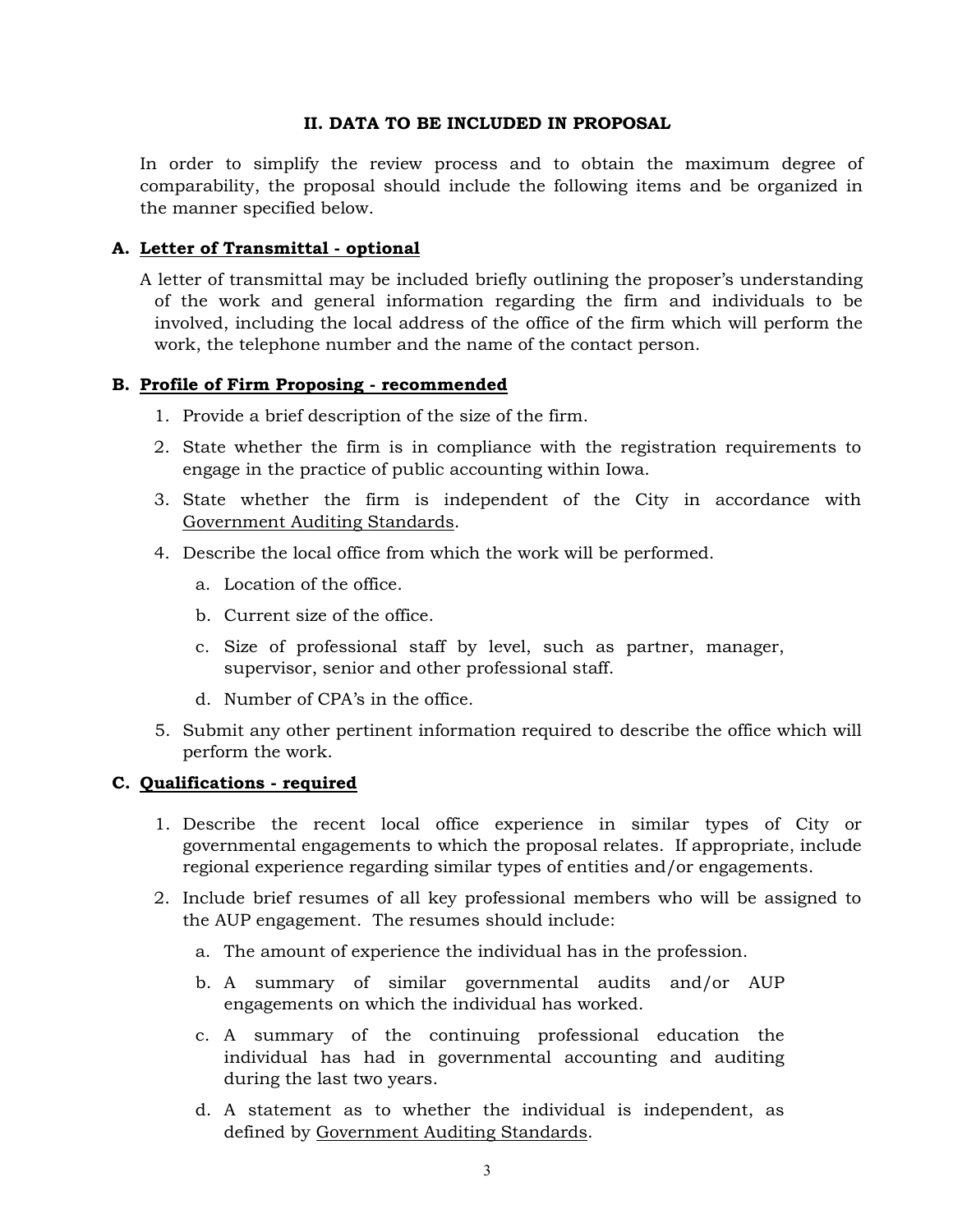# **II. DATA TO BE INCLUDED IN PROPOSAL**

(Continued)

#### **C. Qualifications – required** (continued)

- 3. Describe the firm's policy on notification of changes in key personnel to be assigned to the engagement.
- 4. Provide a listing of or the number of professionals in the office who are experienced in governmental audits and/or AUP engagements.
- 5. Describe the availability of individuals within the firm who are primarily involved in governmental audits and/or AUP engagements and reporting and with whom the AUP engagement team may consult.
- 6. Describe briefly the firm's system of quality control to ensure the AUP engagement is adequately performed.

### **D. Scope of Services and Proposed Project Schedule - required**

Briefly describe your understanding of the scope of services to be provided. Indicate a proposed time schedule for completing the work, assuming the contract will be issued on the date given in the cover letter. Include the approximate dates you would perform fieldwork, office review and report preparation and the latest delivery date of the final report.

#### **E. Fees and Compensation - required**

Provide the following information:

- 1. Estimated total hours.
- 2. Estimated out-of-pocket expenses.
- 3. Hourly rate by staff classification.
- 4. All-inclusive maximum fee and out-of-pocket expenses, which will not be exceeded.
- 5. Frequency and timing of your billing process.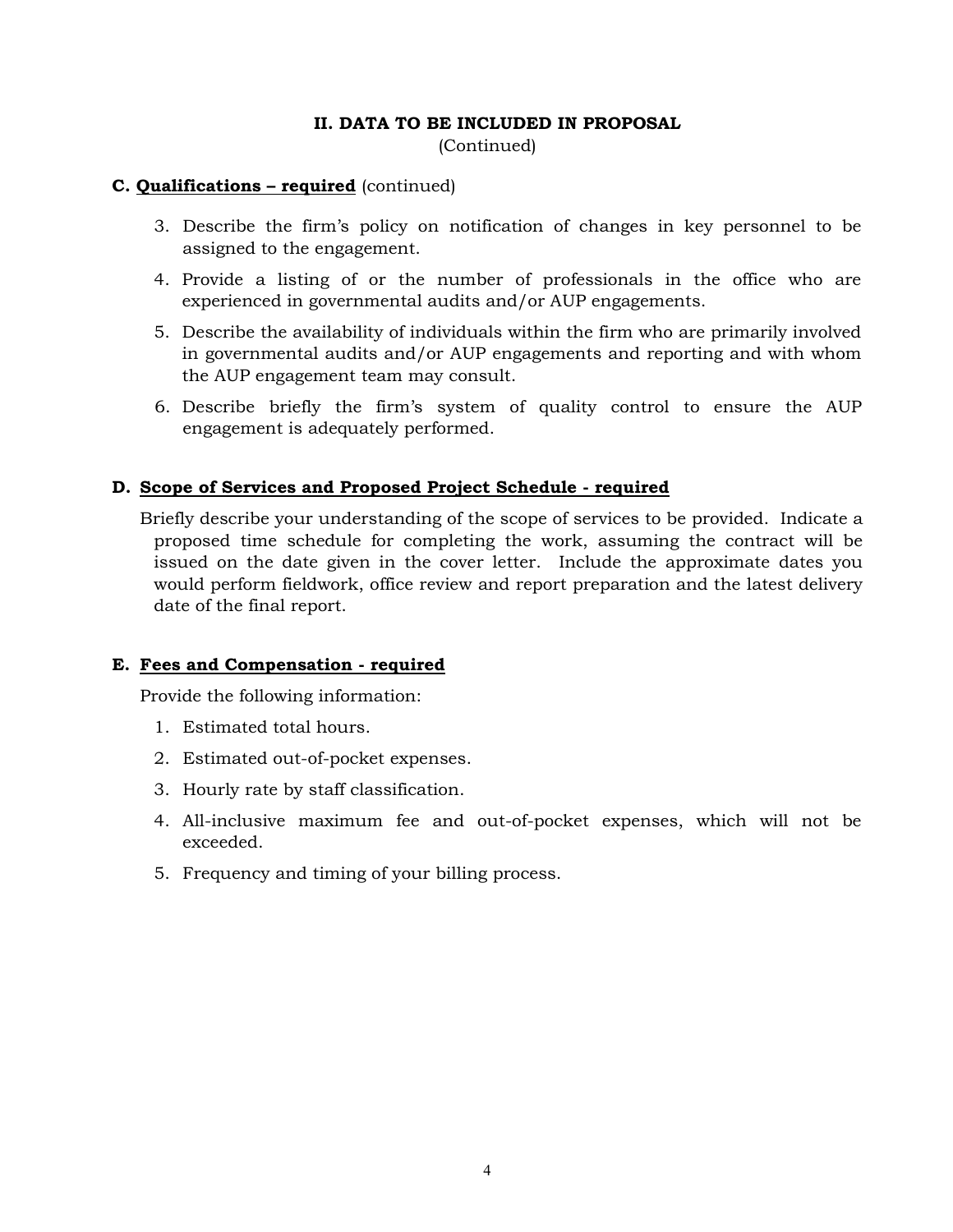# **III. RECOMMENDED EVALUATION CRITERIA**

It is important the proposal is responsive to the data requested.

1. Cost

Overall cost, including out-of-pocket expenses, for performance of the AUP engagement.

### 2. Qualifications

- a. Organizational structure and size of the firm.
- b. Organizational structure and size of the office performing the AUP engagement.
- c. Recent experience in AUP engagements.
- d. Qualifications of the AUP engagement team.
- e. Individuals with whom the AUP engagement team can consult.
- f. Level of effort, understanding of work and timetable to complete the AUP engagement.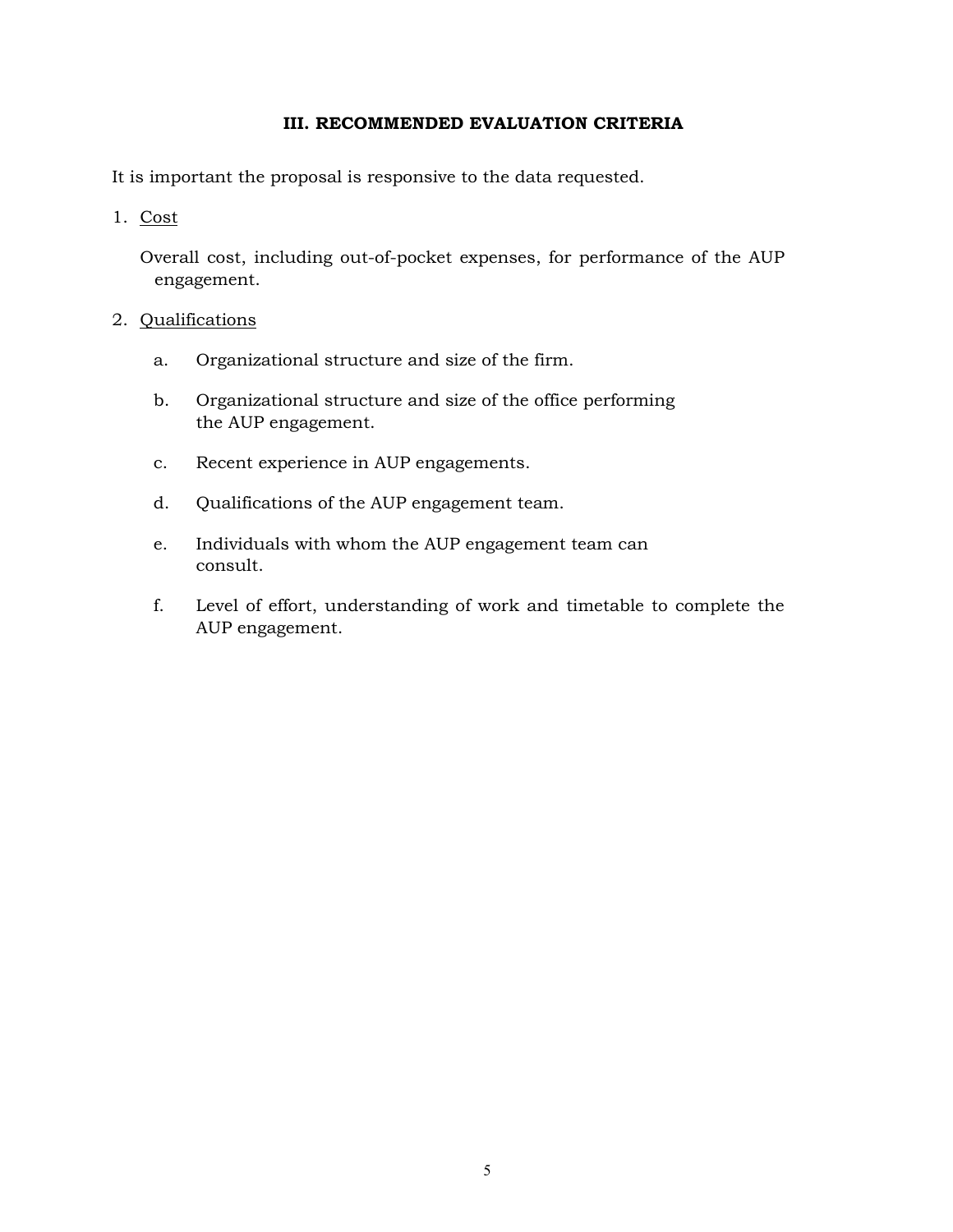# **IV. CITY PROFILE**

**SUGGESTED** information to include:

- (1) Administrative Information:
	- Background information on the City,
	- Fiscal year(s)covered by AUP engagement,
	- List of the City's funds,
	- Description and magnitude of the City's accounting records,
	- Description of the City's computer system(s), if applicable, and
	- Availability of prior reports and/or working papers.
- (2) Work and Reporting Requirements:
	- Extent to which the City would assist the firm,
	- Specific scope of the AUP engagement work to be performed,
	- Number of copies of reports required,
	- List of restrictions, such as copy services or work space and
	- Exit conference requirements.
- (3) Time Requirements:
	- Date of contract award,
	- Date records would be ready for the AUP engagement and
	- Date final report is due (9 months following the end of the reporting period).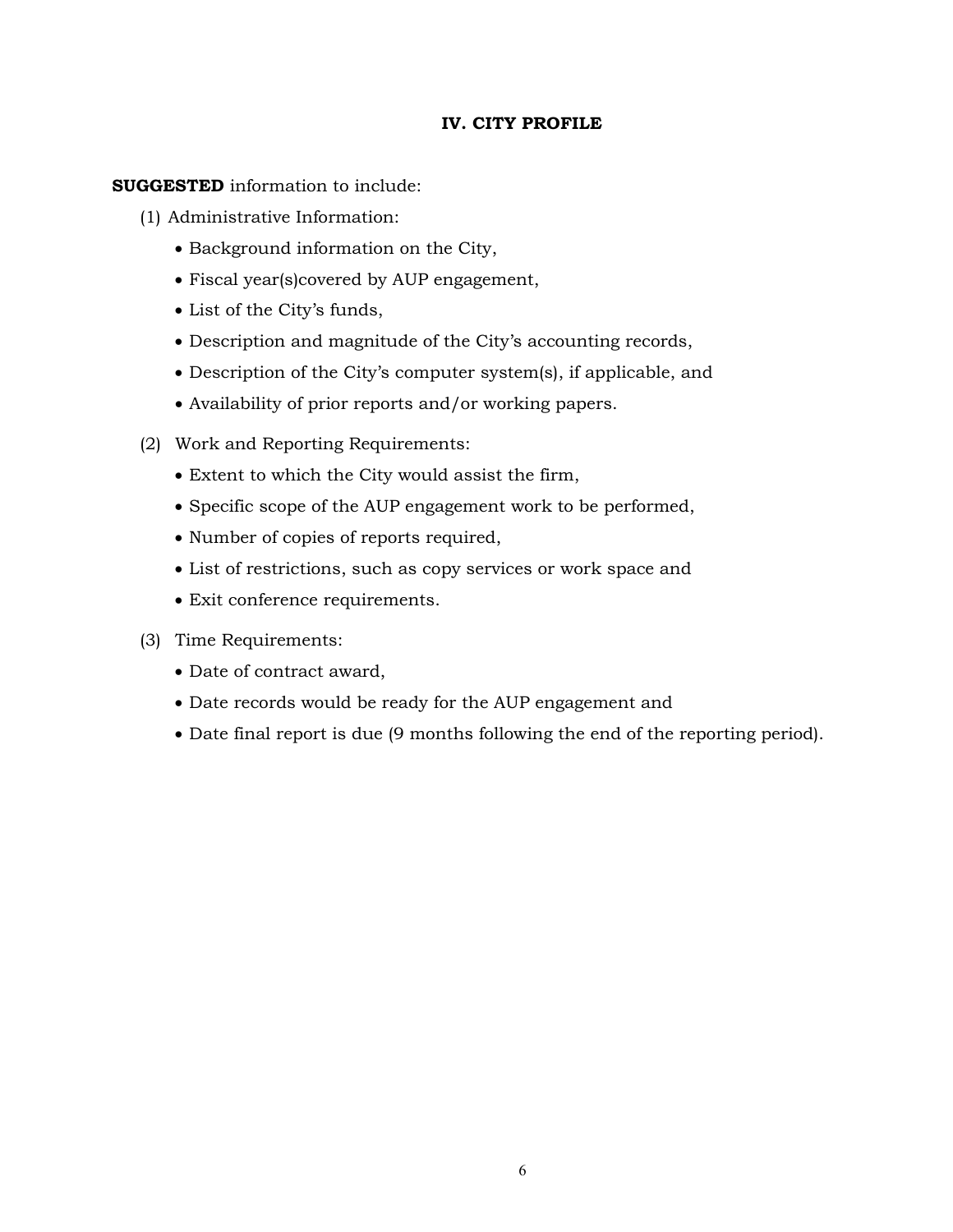#### AGREEMENT BETWEEN

THE CITY OF FAIRBANK AND

\_\_\_\_\_\_\_\_\_\_\_\_\_\_\_\_\_\_\_\_\_\_\_\_\_\_\_\_\_\_\_\_\_\_\_\_\_\_\_\_\_\_\_\_\_\_\_\_\_

\_\_\_\_\_\_\_\_\_\_\_\_\_\_\_\_\_\_\_\_\_\_\_\_\_\_

THIS AGREEMENT made and entered into this day of  $\qquad \qquad$  . 20, by and between the City of \_\_\_\_\_\_\_\_\_\_\_\_\_\_\_\_\_, Iowa hereinafter called "City," and \_\_\_\_\_\_\_\_\_\_\_\_\_\_\_\_\_\_\_\_\_\_\_\_\_\_\_\_\_\_\_\_\_\_\_\_, hereinafter called "CPA."

WHEREAS, the City wishes to obtain the services of the CPA to perform an agreed upon procedures (AUP) engagement to satisfy the annual examination requirements of Section 11.6 of the Code of Iowa, for the fiscal year(s) ending June 30, 2022; and

WHEREAS, the CPA is equipped and staffed to perform the above AUP engagement; and

WHEREAS, this agreement is in the public interest in fulfilling the requirements of Chapter 11 of the Code of Iowa.

#### NOW, THEREFORE, BE IT UNDERSTOOD AND AGREED:

- 1. The CPA will:
	- A. Perform the AUP engagement for the estimated hours as noted in this agreement.
	- B. Begin work on the AUP engagement as specifically agreed upon with the City.
	- C. Perform all work in accordance with Attestation Standards issued by the American Institute of Certified Public Accountants and those contained in Government Auditing Standards issued by the Comptroller General of the United States and the agreed upon procedures program guide prepared by the Office of Auditor of State.
	- D. Immediately inform the City, the Auditor of State and the County Attorney if the AUP engagement discloses any irregularity in the collection or disbursement of public funds or other findings the CPA believes represent significant noncompliance as required by Chapter 11 of the Code of Iowa.
	- E. Provide access to its working papers to the Auditor of State in accordance with Chapter 11 of the Code of Iowa.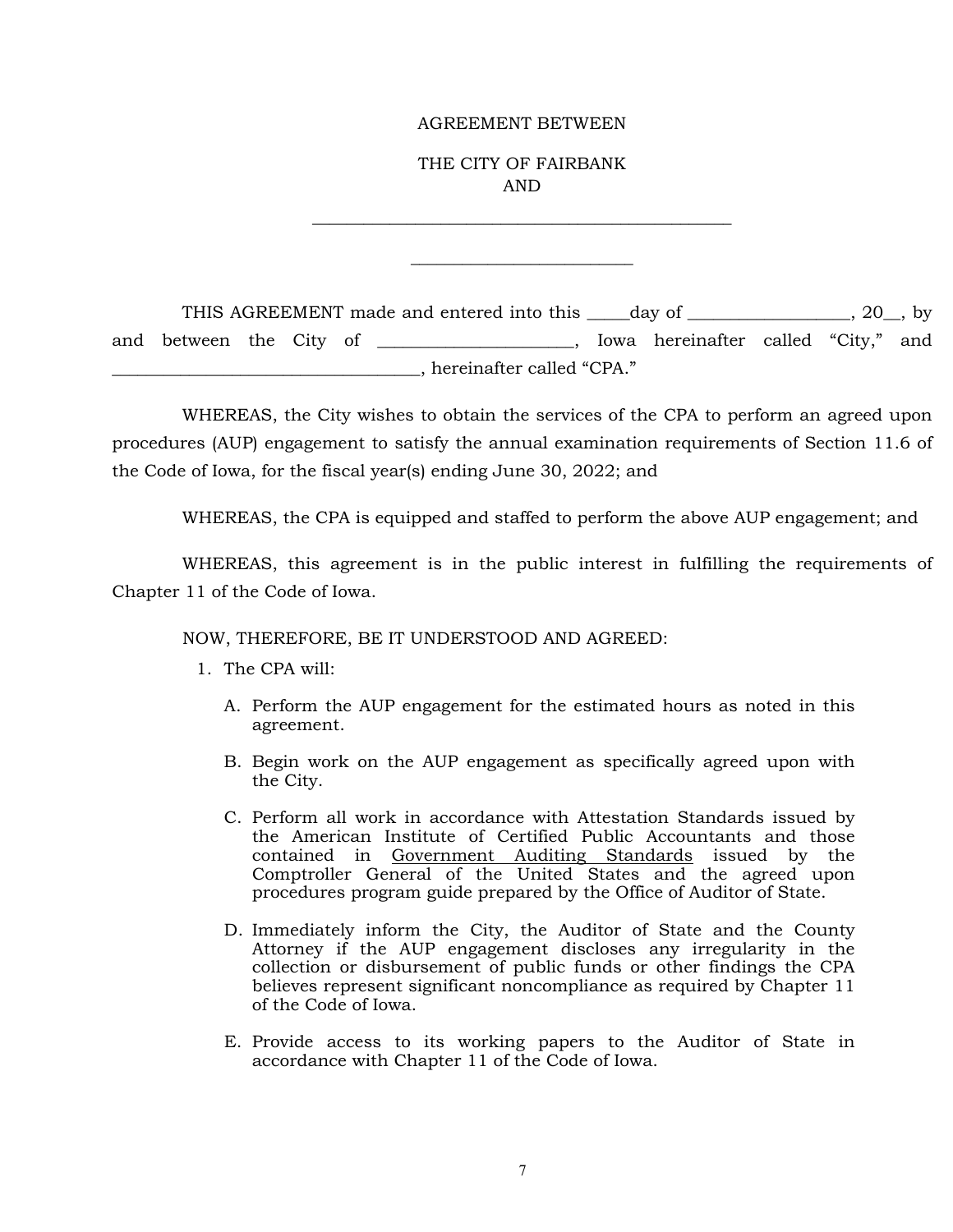#### Agreement – Page 2

- 2. Conditions of Payment:
	- A. It is understood the fees for the services set forth above shall be reimbursed at the following hourly rates:

| Classification | Estimated<br>Hours | Hourly<br>Rate |
|----------------|--------------------|----------------|
|                |                    |                |
|                |                    |                |
|                |                    |                |

- B. The CPA shall present an invoice for services in the following manner: \_\_\_\_\_\_\_\_\_\_\_\_\_\_\_\_\_\_\_\_\_\_\_\_\_\_\_\_\_\_\_\_\_\_\_\_\_\_\_\_\_\_\_\_\_
- C. Payment shall be made within \_\_\_ days of receipt of the invoice.

\_\_\_\_\_\_\_\_\_\_\_\_\_\_\_\_\_\_\_\_\_\_\_\_\_\_\_\_\_\_\_\_\_\_\_\_\_\_\_\_\_\_\_\_\_\_\_\_\_\_\_\_\_\_.

- D. The total reimbursement shall not be for more than \$\_\_\_\_\_\_, except as specifically agreed by the City and the CPA.
- 3. Termination of Agreement:
	- A. The City may terminate this contract without notice if the CPA fails to perform the covenants or agreements contained herein.
	- B. The CPA shall be paid for all work satisfactorily performed to the date of termination.

IT WITNESS THEREOF, the City and CPA have executed this AGREEMENT as of the date indicated below:

|                                      | City of Fairbank        |
|--------------------------------------|-------------------------|
|                                      | $\mathbf{B} \mathbf{y}$ |
| $\text{Title} \quad \text{________}$ | Title                   |
|                                      |                         |